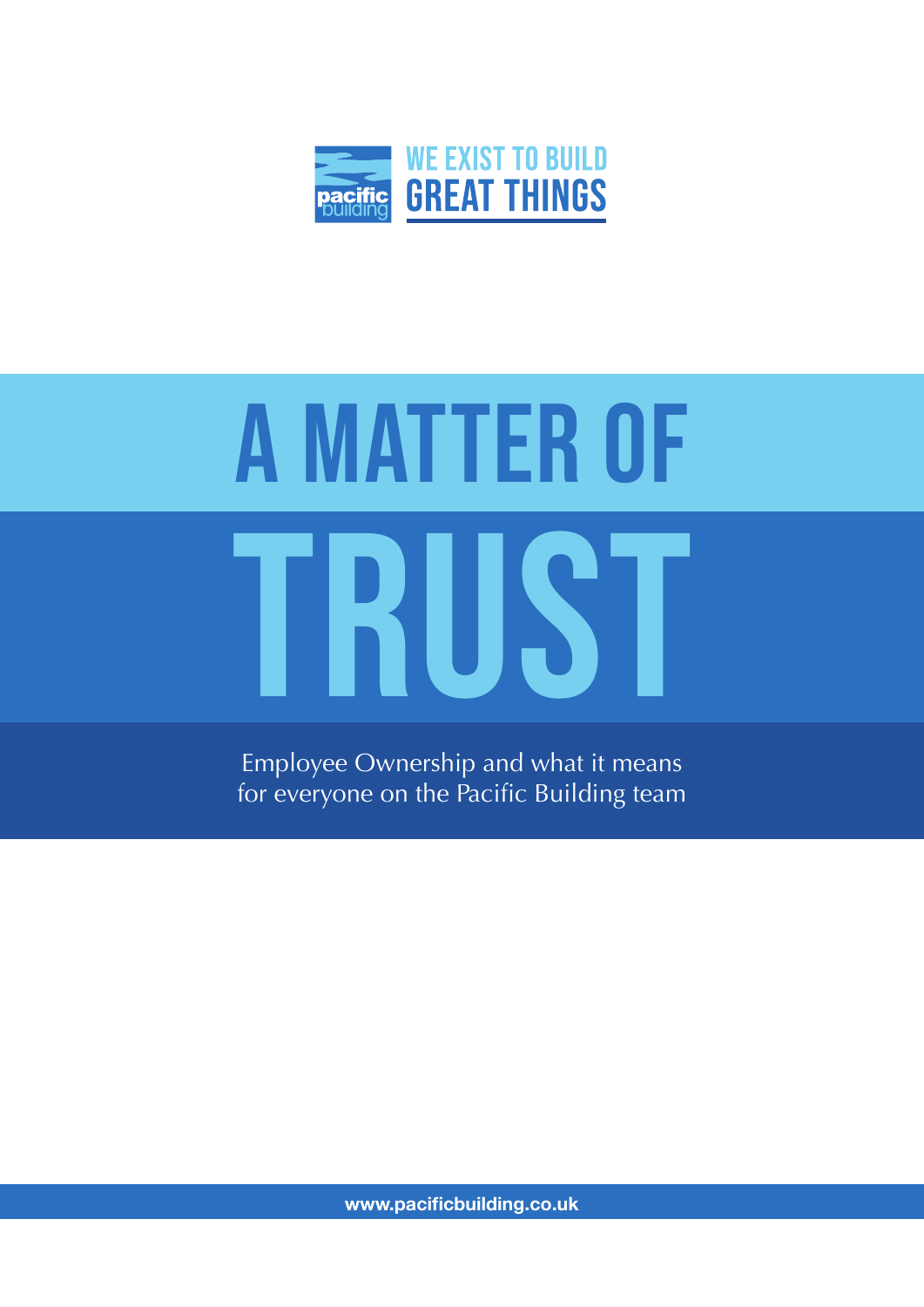Employee Ownership mployee Ownership

# **What is happening?**

Pacific Building will become an Employee-Owned business and you will become beneficiaries of an Employee Ownership Trust which will own Pacific Building Ltd on behalf of all employees now and in the future.

# **When**

We're aiming to complete all of the legal processes by the end of January 2019. We've done lots of work in the background, so we believe this time scale is realistic.

# **Why**

This shift to Employee Ownership will herald the start of a vibrant new chapter in the Pacific Building story, in which we will all move on to a more dynamic footing. Research has shown that a combination of shared ownership and employee participation results in a business that is more engaged, innovative, productive and sustainable. A "win, win" for everyone.

# **What does this mean for you?**

In terms of the day-to-day running of the business, it is important to stress that nothing will really change. However, you will now be "Employee Owners" and we will be exploring how we can reward you all for your contribution to Pacific's success, find ways of keeping you better informed and encourage you to find ways to improve our business.

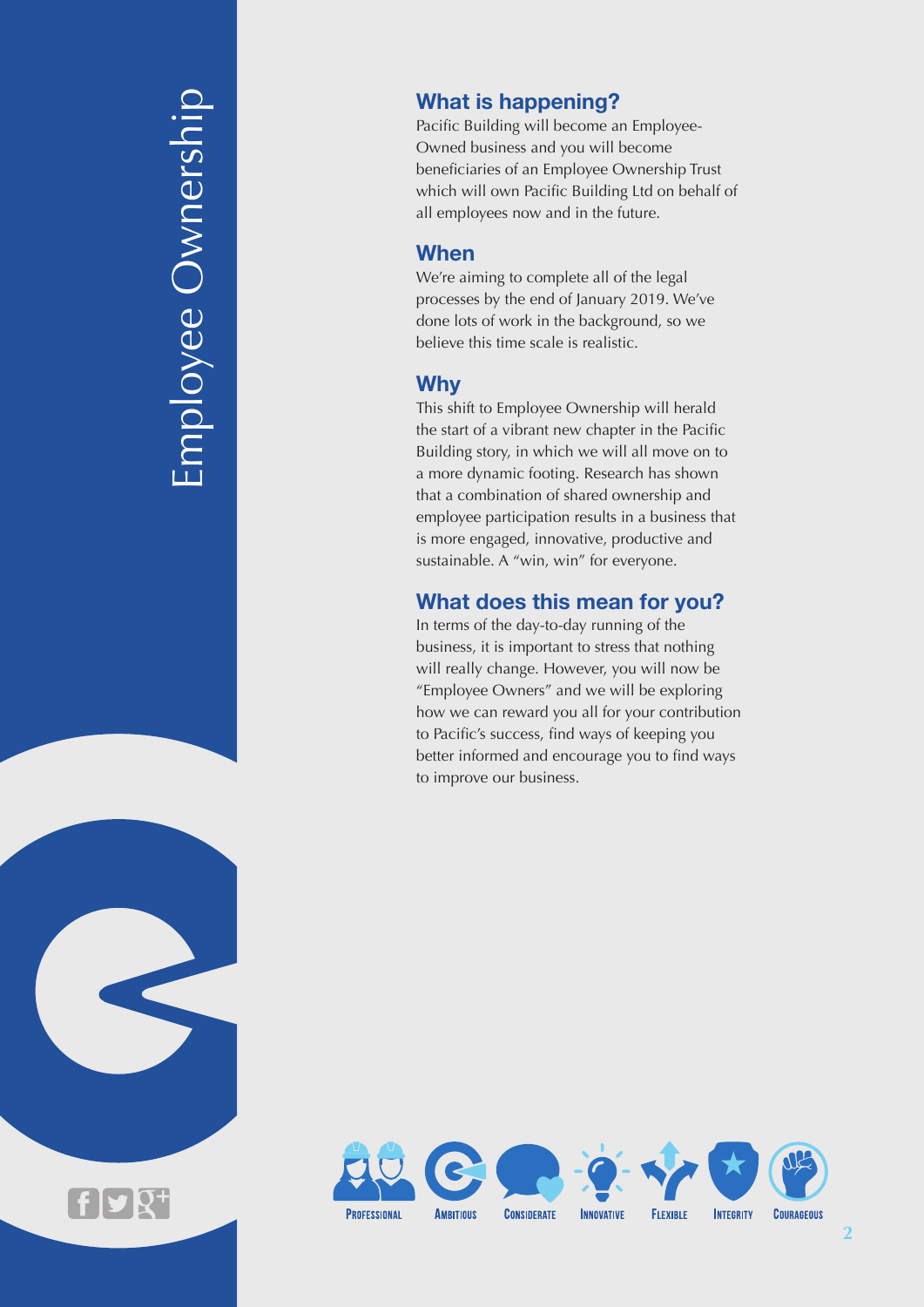# Questions & Answers Questions & Answers

### **Questions & Answers**

You will have lots of questions regarding the move to Employee Ownership, so we have attempted to answer what we believe are the obvious questions that can be answered now. We haven't covered everything and more detail will follow between now and January 2019.

### **Will I individually own shares in Pacific Building?**

**No.** All of the company's shares will be acquired by an Employee Ownership Trust (EOT). The EOT will hold these shares, for as long as Pacific operates, for the benefit of all employees now and in the future.

### **Will I receive dividends if the company is profitable?**

**No.** The model of employee ownership we have chosen means that employees don't receive dividends but employees will receive a profit share so long as the company continues to operate profitability.

### **Why can't I own shares?**

**For three key reasons: 1)** We don't want employees to need to find money to invest and have different levels of investment. **2)** We want all employees to benefit from this ownership structure in the same way – everyone will be equal. **3)** We want a system in which all future employees can benefit without needing to "buy in".

### **Will all of the annual profits be distributed to employees?**

**No.** The profits that are generated will be needed to cover: **1)** Working capital requirements (paying for wages, materials, etc). **2)** Paying for the shares that are sold to the EOT. **3)** funding new projects. **4)** Rewarding owners (ie paying a bonus to employees).

The directors need to make sure that they are able to balance all of these needs and, as a result, it isn't possible, or sensible, to use all of the profits to pay bonuses.

### **If Brian no longer owns the company, who does and how do they exercise control?**

Pacific will be owned by an Employee Ownership Trust (EOT). While the EOT will not interfere in the day-to-day running of Pacific, they will want to be sure that Pacific continues to be commercially successful, financially viable and is developing a culture in which employees think, feel and act like owners. The typical way for an EOT to check whether these requirements are being met is by meeting with the directors of Pacific twice yearly and asking them to report on these areas.